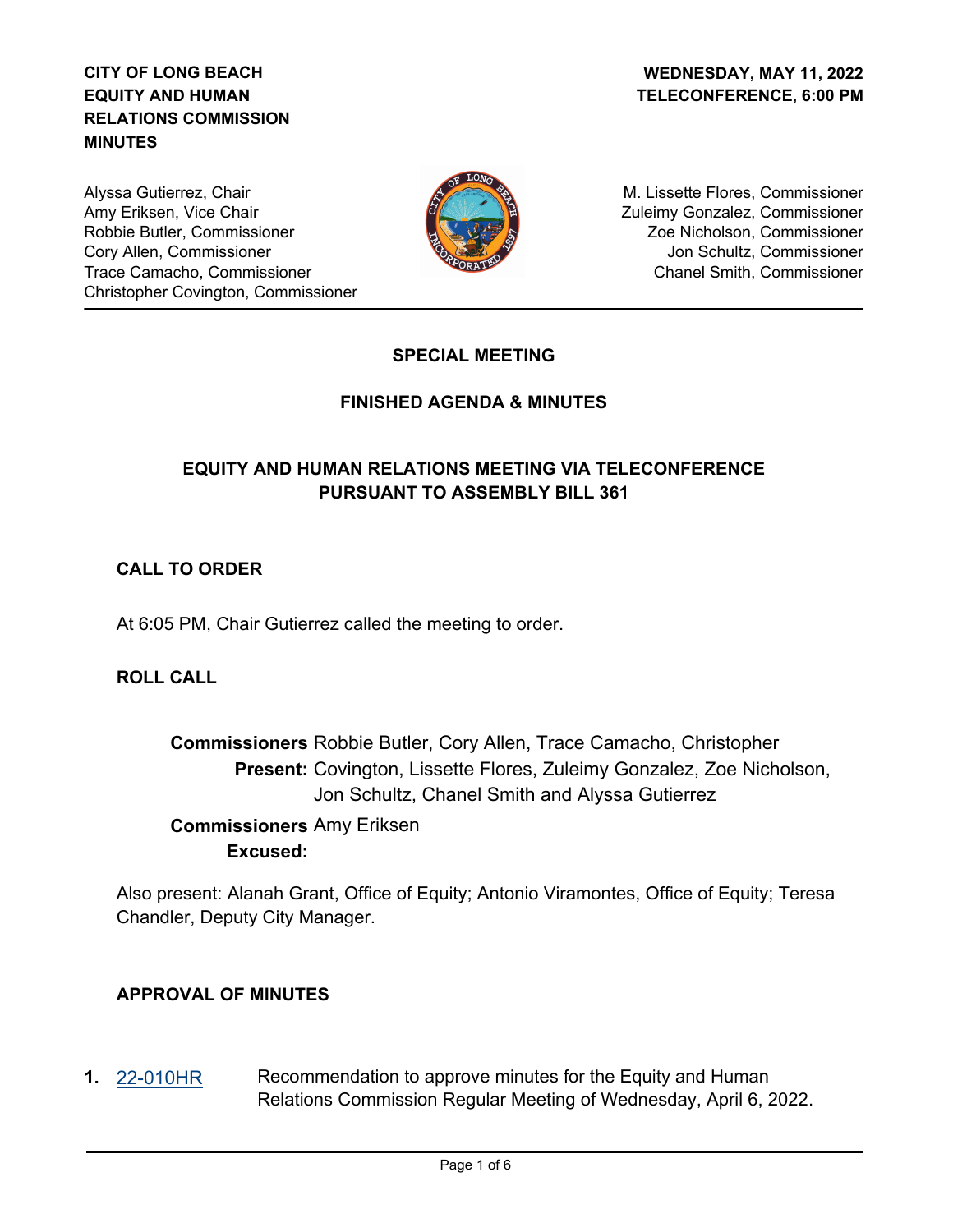**A motion was made by Camacho, seconded by Covington, to approve recommendation. The motion carried by the following vote:**

- **Yes:** 7 Robbie Butler, Trace Camacho, Christopher Covington, Zuleimy Gonzalez, Jon Schultz, Chanel Smith and Alyssa **Gutierrez**
- **Abstain:** 2 Lissette Flores and Zoe Nicholson
- **Excused:** 1 Amy Eriksen
	- **Absent:** 1 Cory Allen

#### **PUBLIC COMMENT**

Dave Shukla spoke.

#### **CHAIR REMARKS**

Chair Gutierrez provided opening remarks.

#### **OFFICE OF EQUITY REMARKS**

Alanah Grant, Office of Equity, presented the staff report.

Teresa Chandler, Deputy City Manager, spoke.

Alanah Grant, Office of Equity, spoke.

Chair Gutierrez spoke.

Commissioner Covington spoke.

Chair Gutierrez spoke.

Alanah Grant, Office of Equity, spoke.

#### **COMMISSIONER ANNOUNCEMENTS**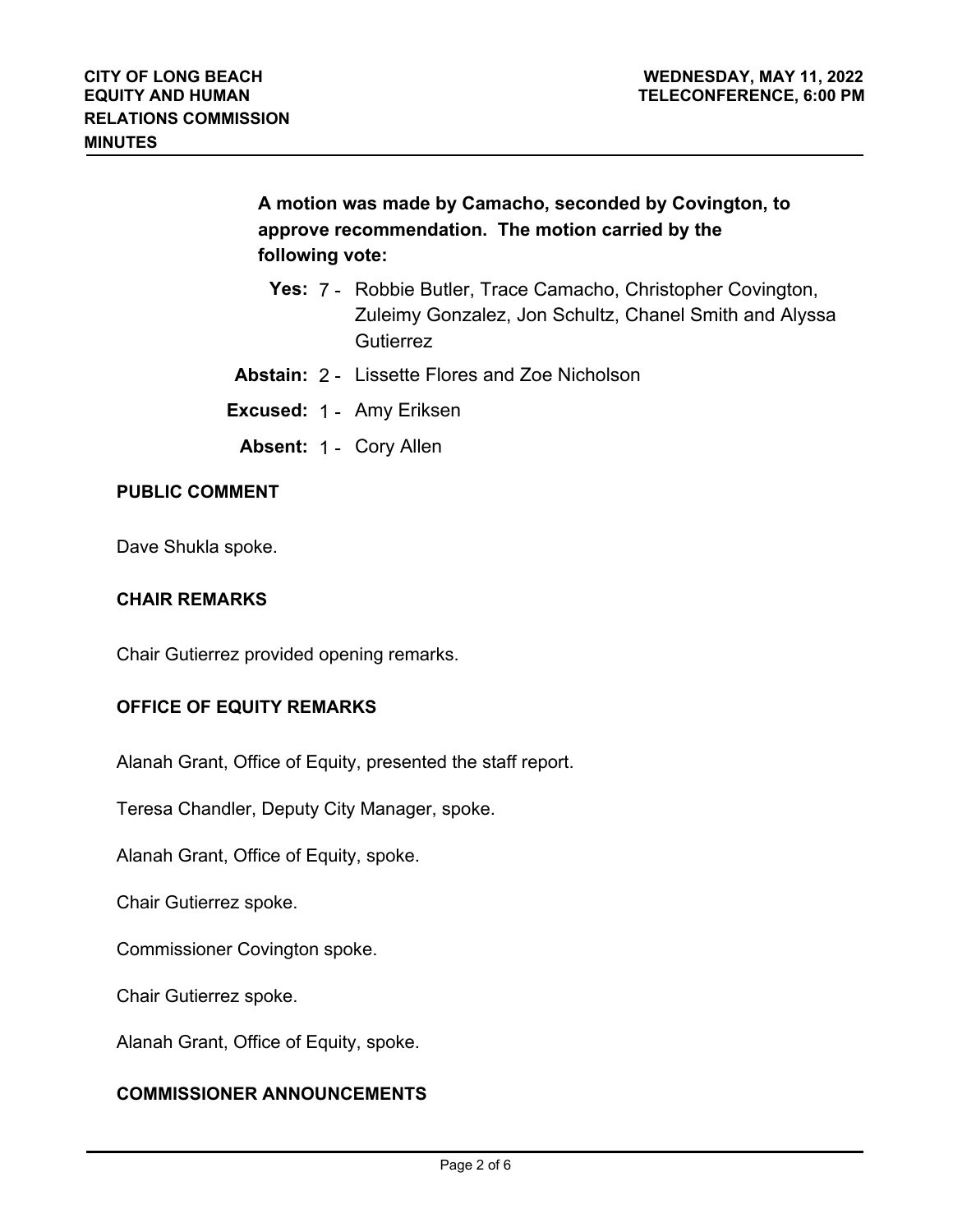Chair Gutierrez spoke.

Commissioner Butler spoke.

Commissioner Allen spoke.

Commissioner Nicholson spoke.

Commissioner Covington spoke.

Commissioner Butler spoke.

Commissioner Nicholson spoke.

#### **NEW BUSINESS**

**2.** [22-011HR](http://longbeach.legistar.com/gateway.aspx?M=L&ID=239432) Recommendation to approve the Equity and Human Relations Commission's support of the "Change the Name" Coalition by drafting a support letter concerning the Lincoln Park naming.

Chair Gutierrez spoke.

Elsa Tung spoke.

Joanna Diaz spoke.

Jamilet Ochoa spoke.

Antonio Viramontes read a written comment from Anna Christenson.

Commissioner Camacho spoke.

Commissioner Nicholson spoke.

Commissioner Allen spoke.

Chair Gutierrez spoke.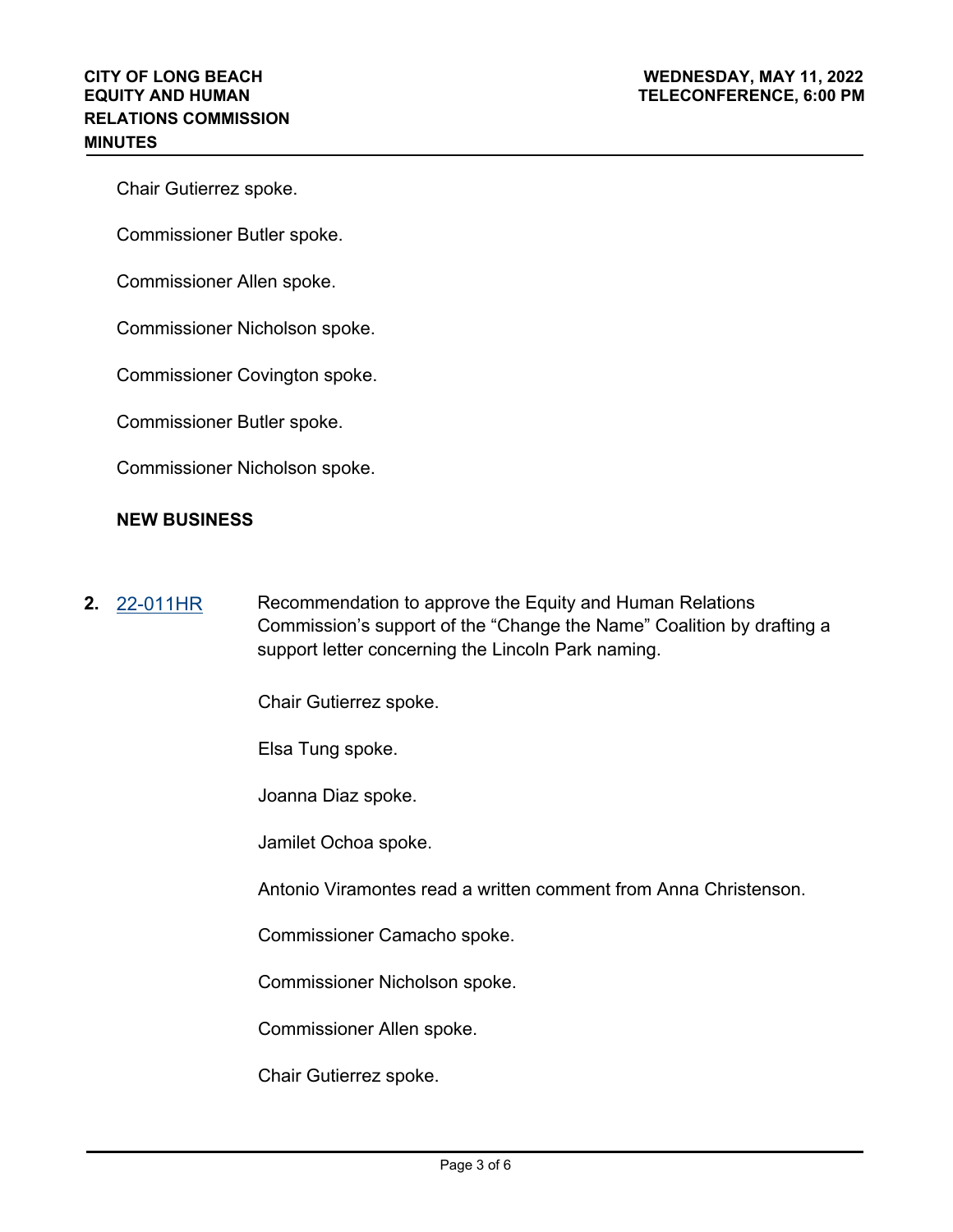**A motion was made by Covington, seconded by Nicholson, to approve recommendation. The motion carried by the following vote:**

- **Yes:** 8 Robbie Butler, Cory Allen, Trace Camacho, Christopher Covington, Lissette Flores, Zuleimy Gonzalez, Zoe Nicholson and Alyssa Gutierrez
- **Abstain:** 1 Jon Schultz

**Excused:** 1 - Amy Eriksen

**Absent:** 1 - Chanel Smith

**3.** [22-012HR](http://longbeach.legistar.com/gateway.aspx?M=L&ID=239522) Recommendation to set a date for the Equity and Human Relations Commission Retreat.

Chair Gutierrez spoke.

Alanah Grant, Office of Equity, spoke.

Joanna Diaz spoke.

Chair Gutierrez spoke.

Commissioner Butler spoke.

Alanah Grant, Office of Equity, spoke.

Chair Gutierrez spoke.

Commissioner Allen spoke.

Commissioner Schultz spoke.

Commissioner Covington spoke.

Commissioner Lissette Flores spoke.

Commissioner Schultz spoke.

Commissioner Butler spoke.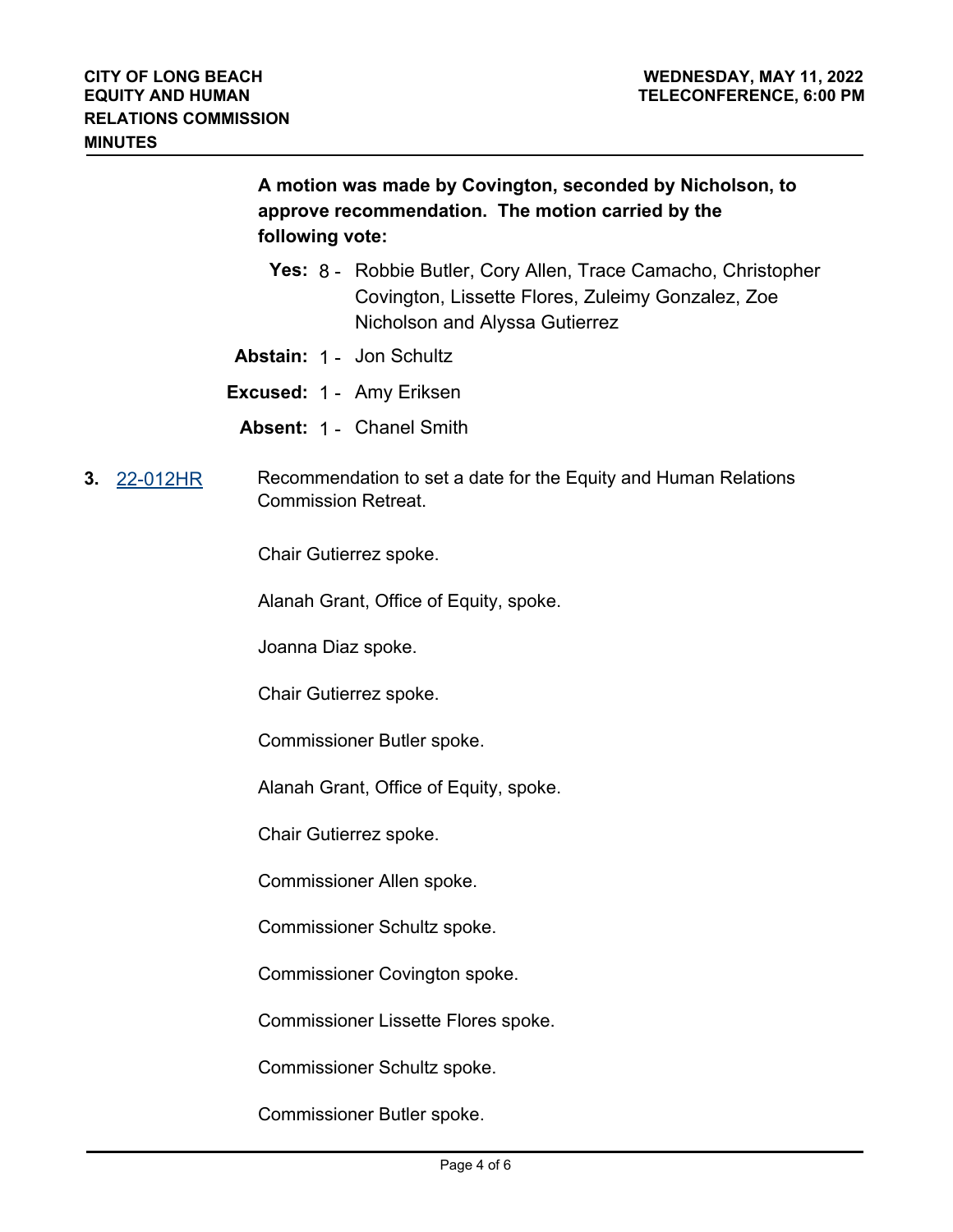Chair Gutierrez spoke.

Commissioner Gonzalez spoke.

Commissioner Nicholson spoke.

Chair Gutierrez spoke.

Alanah Grant, Office of Equity, spoke.

**A motion was made by Allen, seconded by Lissette Flores, to set the date August 27, 2022 for the Equity and Human Relations Commission Retreat . The motion carried by the following vote:**

- **Yes:** 9 Robbie Butler, Cory Allen, Trace Camacho, Christopher Covington, Lissette Flores, Zuleimy Gonzalez, Zoe Nicholson, Jon Schultz and Alyssa Gutierrez
- **Excused:** 1 Amy Eriksen
	- **Absent:** 1 Chanel Smith

### **OLD BUSINESS**

**4.** [22-009HR](http://longbeach.legistar.com/gateway.aspx?M=L&ID=239100) Recommendation to receive follow up presentation and discuss the Technology and Innovation Commission's white paper on facial recognition technology.

Chair Gutierrez spoke.

Karen Reside spoke.

Jamilet Ochoa spoke.

Elsa Tung spoke.

Caitlin Bellis spoke.

Joanna Diaz spoke.